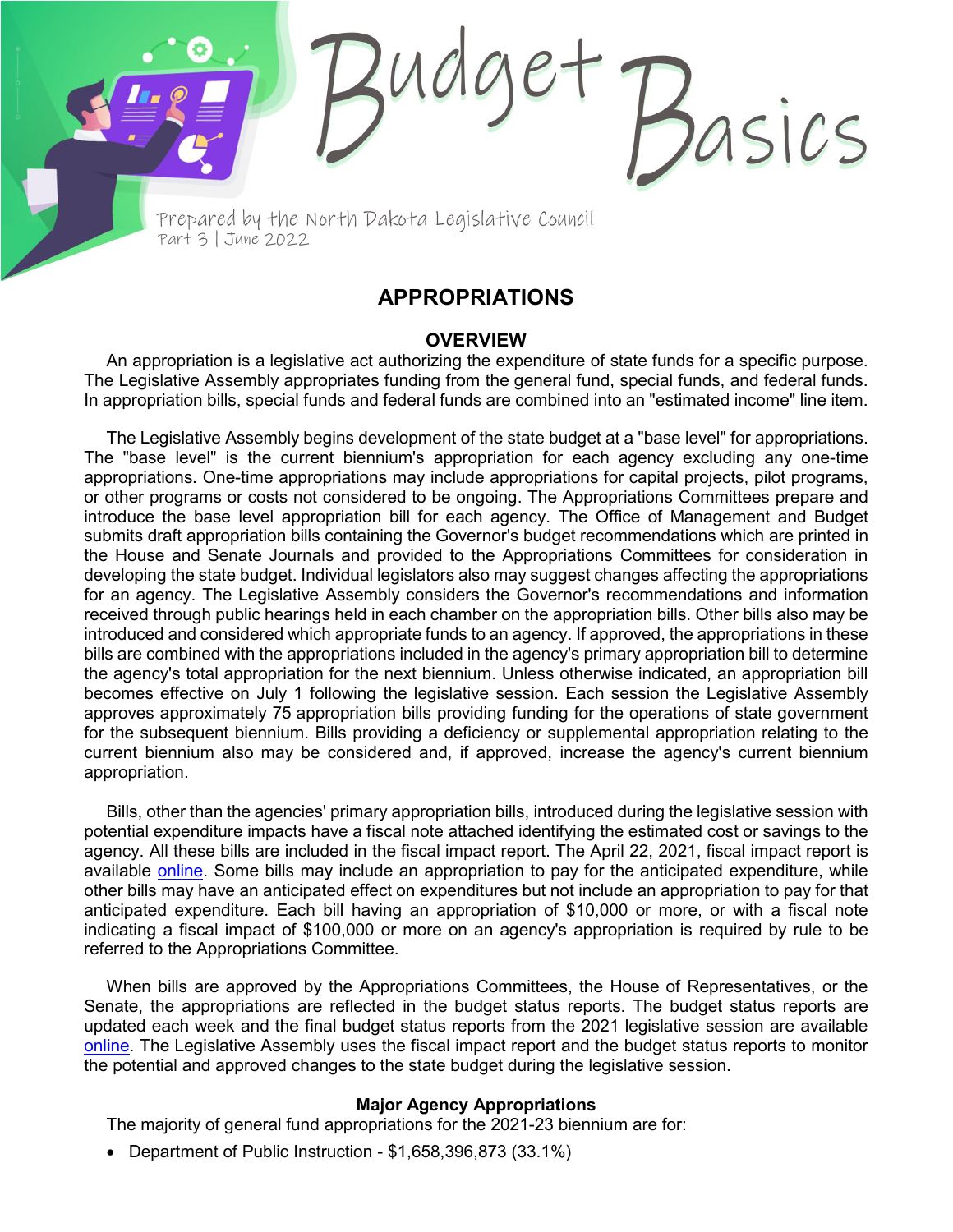#### **Budget Basics Part 3**

- Department of Human Services \$1,579,020,870 (31.5%)
- Higher education \$703,353,526 (14.1%)
- Department of Corrections and Rehabilitation \$218,165,809 (4.4%)

The majority of special funds appropriations for the 2021-23 biennium are for:

- Higher education \$1,981,442,039 (32.5%)
- Department of Transportation \$893,657,928 (14.7%)
- Bank of North Dakota \$748,816,548 (12.3%)
- Department of Public Instruction \$613,279,754 (10.1%)
- State Water Commission \$479,733,098 (7.9%)
- Department of Human Services \$368,644,844 (6.0%)

The majority of federal funds appropriations for the 2021-23 biennium are for:

- Department of Human Services \$2,978,680,408 (44.2%)
- Department of Transportation \$1,490,876,156 (22.1%)
- Department of Public Instruction \$674,753,996 (10.0%)
- State Department of Health \$208,256,901 (3.1%)
- Industrial Commission \$173,438,004 (2.6%)

## **Summary of 2021-23 Biennium Appropriations**

As approved by the 2021 Legislative Assembly, the 2021-23 biennium budget totals \$17.8 billion. Of this amount, \$5.0 billion is from the general fund, \$6.1 billion is from special funds, and \$6.7 billion is from federal funds. A summary of all funds appropriations is shown below.